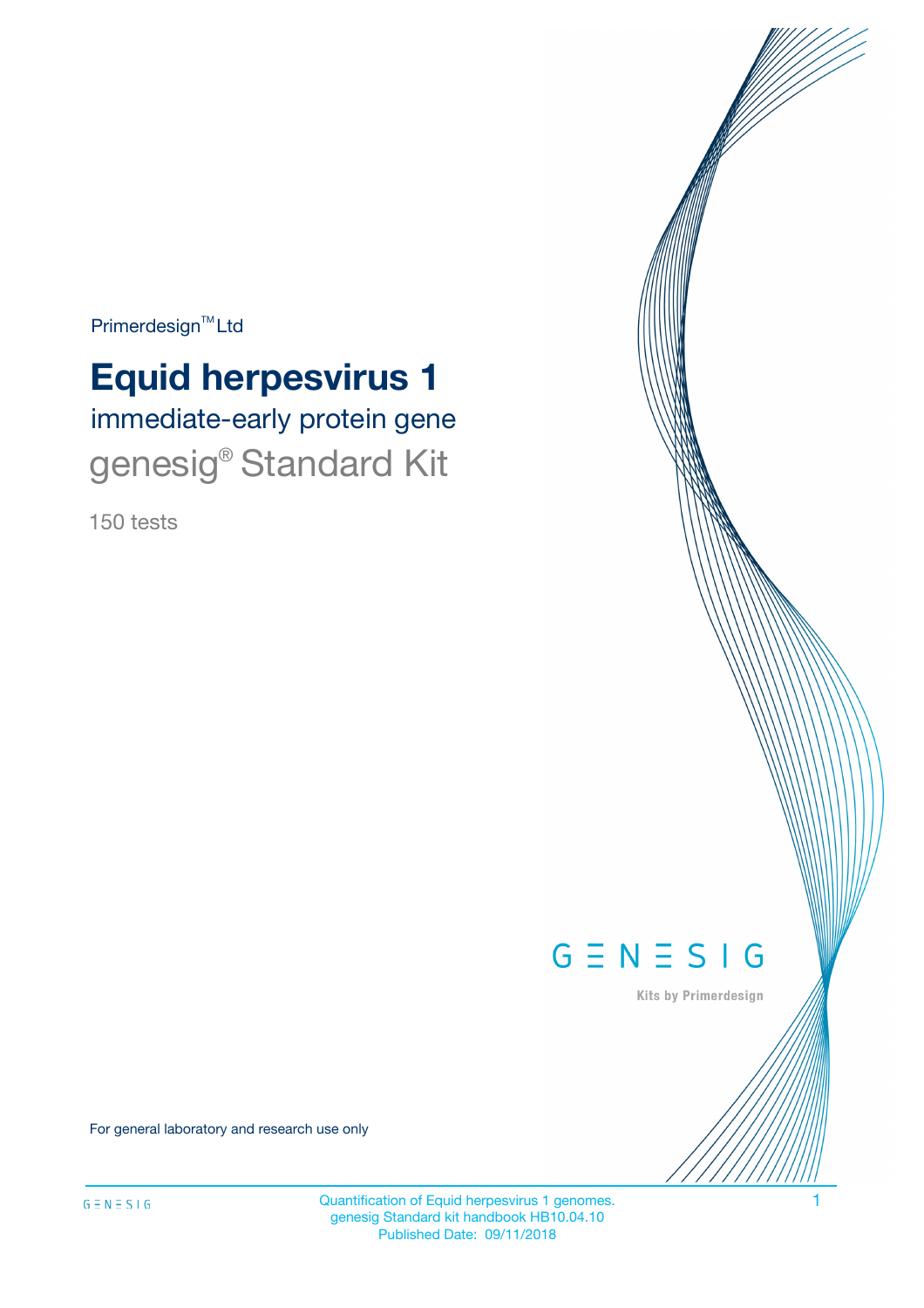# Introduction to Equid herpesvirus 1

Equid Herpes virus is a double stranded DNA virus which is responsible for acute febrile respiratory disease in horses upon primary infection and it is characterized by rhinopharyngitis and tracheobronchitis. The virus is a member of the genus Varicellovirus, which belongs to the subfamily Alphaherpesvirinae. The genome is approximately 150 kb long, containing 80 genes, 72 of which correspond to genes of unique copy and 4 to duplicate genes. The linear DNA is composed of two regions, L (Long) and S (Short). The region S is flanked by two inverted repeat regions: an internal repeat sequence (IRS) and a terminal repeat sequence (TRS) which allow the generation of two equimolar isomers. Region L consists of a unique sequence flanked by small inverted repeats (IRS and TRS).

The virus can spread through the air, contaminated equipment, clothing and hands. It is unique in its ability to target and attack three separate organ systems of the horse. Primary infection of the virus occurs at the vascular epithelium especially the nasal mucosa and lungs. It gains access to peripheral tissues via cell-associated viremia, which may manifest as abortion or neurologic disease. The infection damages the microvasculature of the central nervous system due to initiation of an inflammatory cascade, vasculitis, microthombosis and extravasation of mononuclear cells resulting in haemorrhage. Foals that are infected with EHV -1 are born sick at birth and suffer a fatal outcome unaffected by any intensive treatments.

Clinical signs are most intense and virus shedding most abundant during the first few days of infection. Horses develop a neurological disease, suffering from weakness and paralysis of the hind limb muscles that results in lack of coordination, gait abnormalities and the inability to stand up from a sitting position. The time between an initial EHV-1 infection of the respiratory tract and the onset of neurological signs is about 8-12 days. The neurological symptoms appear suddenly and reach peak intensity within 48 hours.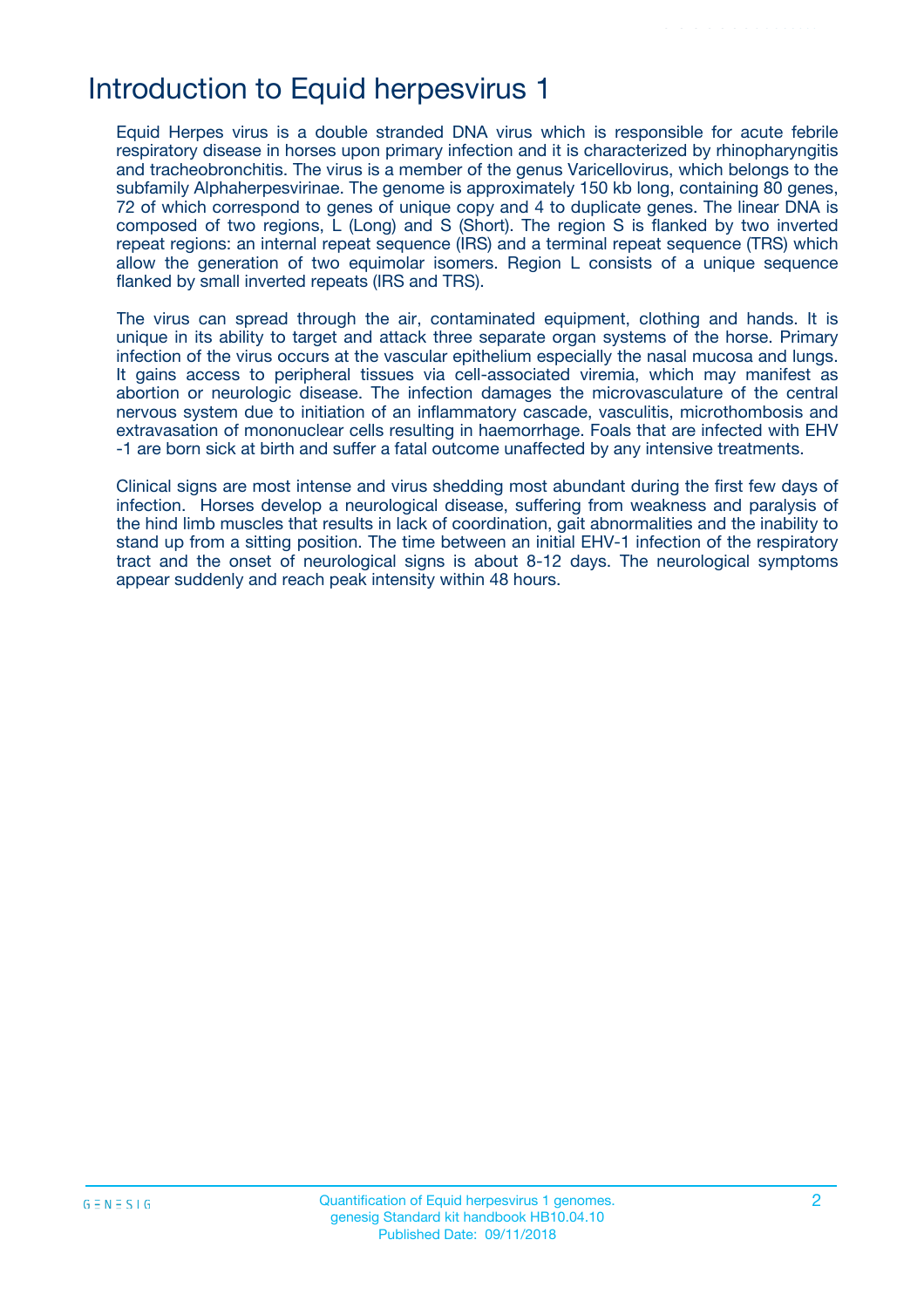

The Primerdesign genesig Kit for Equid herpesvirus 1 (EHV-1) genomes is designed for the in vitro quantification of EHV-1 genomes. The kit is designed to have a broad detection profile. Specifically, the primers represent 100% homology with over 95% of the NCBI database reference sequences available at the time of design.

The dynamics of genetic variation means that new sequence information may become available after the initial design. Primerdesign periodically reviews the detection profiles of our kits and when required releases new versions.

If you require further information, or have a specific question about the detection profile of this kit then please send an e.mail to enquiry@primerdesign.co.uk and our bioinformatics team will answer your question.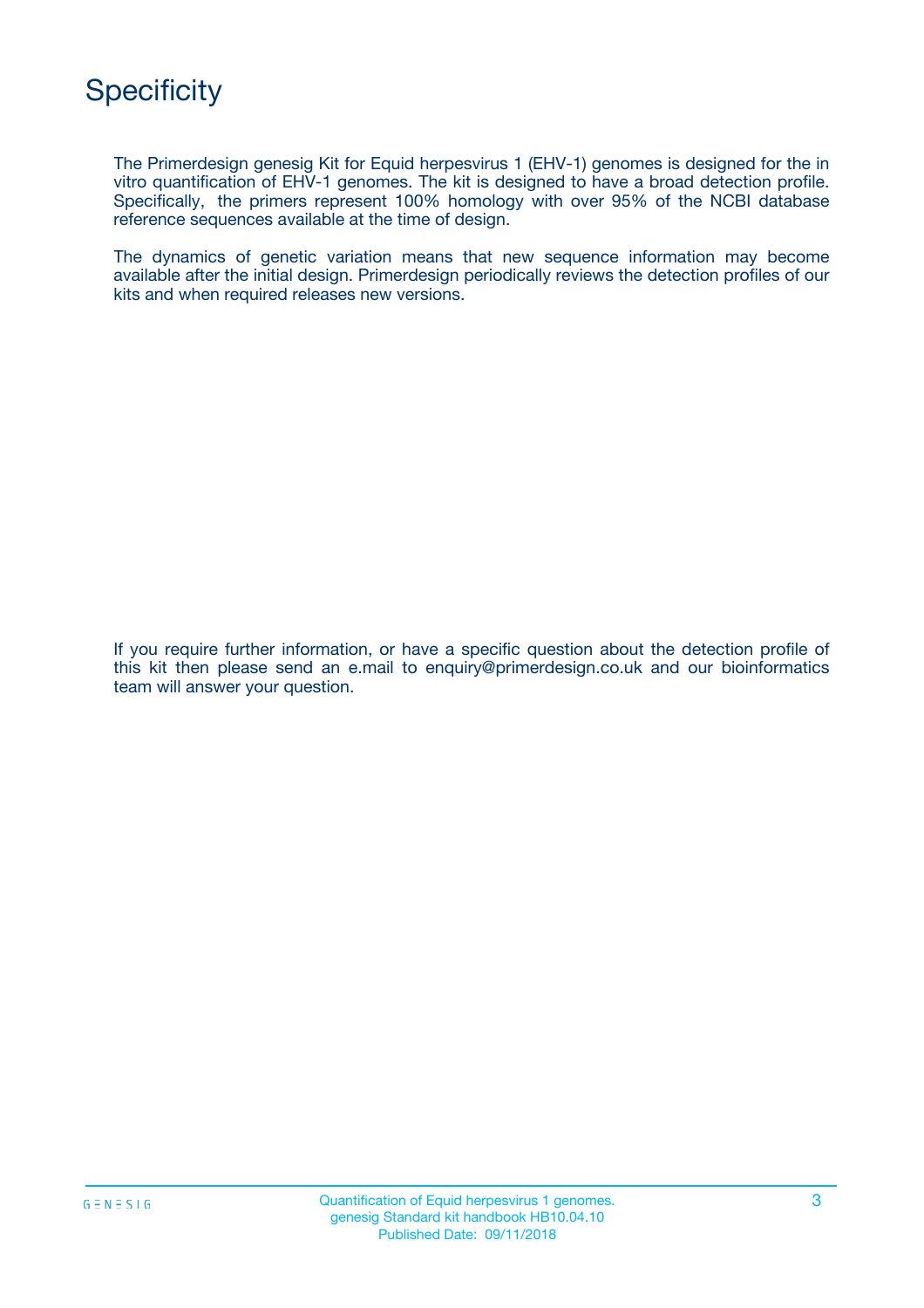# Kit contents

- **EHV-1 specific primer/probe mix (150 reactions BROWN)** FAM labelled
- **EHV-1 positive control template (for Standard curve RED)**
- **RNase/DNase free water (WHITE)** for resuspension of primer/probe mixes
- **Template preparation buffer (YELLOW)** for resuspension of positive control template and standard curve preparation

# Reagents and equipment to be supplied by the user

### **Real-time PCR Instrument**

#### **Extraction kit**

This kit is recommended for use with genesig Easy DNA/RNA extraction kit. However, it is designed to work well with all processes that yield high quality RNA and DNA with minimal PCR inhibitors.

#### **oasig**TM **lyophilised or Precision**®**PLUS 2X qPCR Master Mix**

This kit is intended for use with oasig or PrecisionPLUS2X qPCR Master Mix.

**Pipettors and Tips**

**Vortex and centrifuge**

**Thin walled 1.5 ml PCR reaction tubes**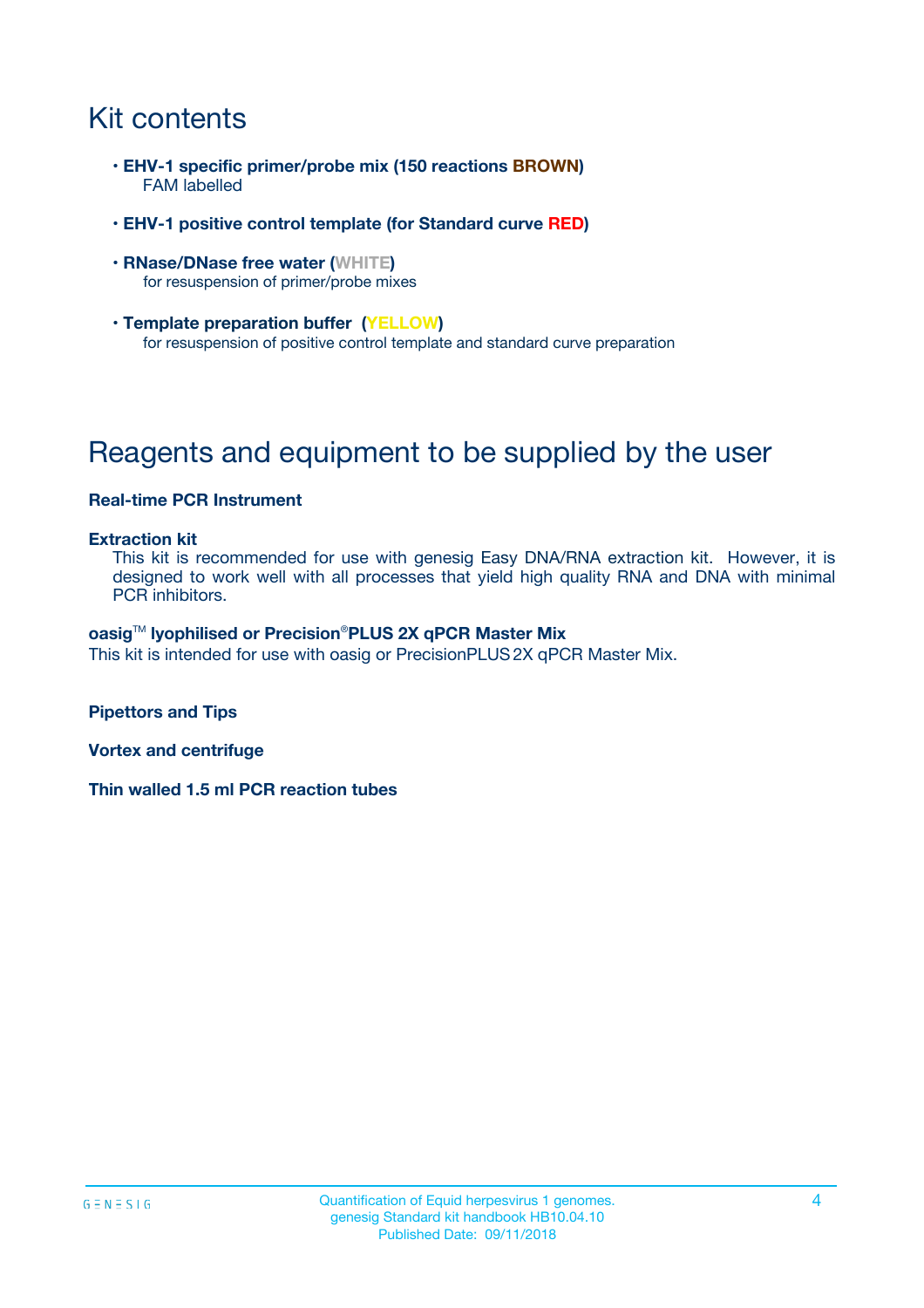### Kit storage and stability

This kit is stable at room temperature but should be stored at -20ºC on arrival. Once the lyophilised components have been resuspended they should not be exposed to temperatures above -20°C for longer than 30 minutes at a time and unnecessary repeated freeze/thawing should be avoided. The kit is stable for six months from the date of resuspension under these circumstances.

If a standard curve dilution series is prepared this can be stored frozen for an extended period. If you see any degradation in this serial dilution a fresh standard curve can be prepared from the positive control.

Primerdesign does not recommend using the kit after the expiry date stated on the pack.

### Suitable sample material

All kinds of sample material suited for PCR amplification can be used. Please ensure the samples are suitable in terms of purity, concentration, and DNA integrity. Always run at least one negative control with the samples. To prepare a negative-control, replace the template DNA sample with RNase/DNase free water.

### Dynamic range of test

Under optimal PCR conditions genesig EHV-1 detection kits have very high priming efficiencies of >95% and can detect less than 100 copies of target template.

### Notices and disclaimers

This product is developed, designed and sold for research purposes only. It is not intended for human diagnostic or drug purposes or to be administered to humans unless clearly expressed for that purpose by the Food and Drug Administration in the USA or the appropriate regulatory authorities in the country of use. During the warranty period Primerdesign genesig detection kits allow precise and reproducible data recovery combined with excellent sensitivity. For data obtained by violation to the general GLP guidelines and the manufacturer's recommendations the right to claim under guarantee is expired. PCR is a proprietary technology covered by several US and foreign patents. These patents are owned by Roche Molecular Systems Inc. and have been sub-licensed by PE Corporation in certain fields. Depending on your specific application you may need a license from Roche or PE to practice PCR. Additional information on purchasing licenses to practice the PCR process may be obtained by contacting the Director of Licensing at Roche Molecular Systems, 1145 Atlantic Avenue, Alameda, CA 94501 or Applied Biosystems business group of the Applera Corporation, 850 Lincoln Centre Drive, Foster City, CA 94404. In addition, the 5' nuclease assay and other homogeneous amplification methods used in connection with the PCR process may be covered by U.S. Patents 5,210,015 and 5,487,972, owned by Roche Molecular Systems, Inc, and by U.S. Patent 5,538,848, owned by The Perkin-Elmer Corporation.

### Trademarks

Primerdesign™ is a trademark of Primerdesign Ltd.

genesig $^\circledR$  is a registered trademark of Primerdesign Ltd.

The PCR process is covered by US Patents 4,683,195, and 4,683,202 and foreign equivalents owned by Hoffmann-La Roche AG. BI, ABI PRISM® GeneAmp® and MicroAmp® are registered trademarks of the Applera Genomics (Applied Biosystems Corporation). BIOMEK® is a registered trademark of Beckman Instruments, Inc.; iCycler™ is a registered trademark of Bio-Rad Laboratories, Rotor-Gene is a trademark of Corbett Research. LightCycler™ is a registered trademark of the Idaho Technology Inc. GeneAmp®, TaqMan® and AmpliTaqGold® are registered trademarks of Roche Molecular Systems, Inc., The purchase of the Primerdesign reagents cannot be construed as an authorization or implicit license to practice PCR under any patents held by Hoffmann-LaRoche Inc.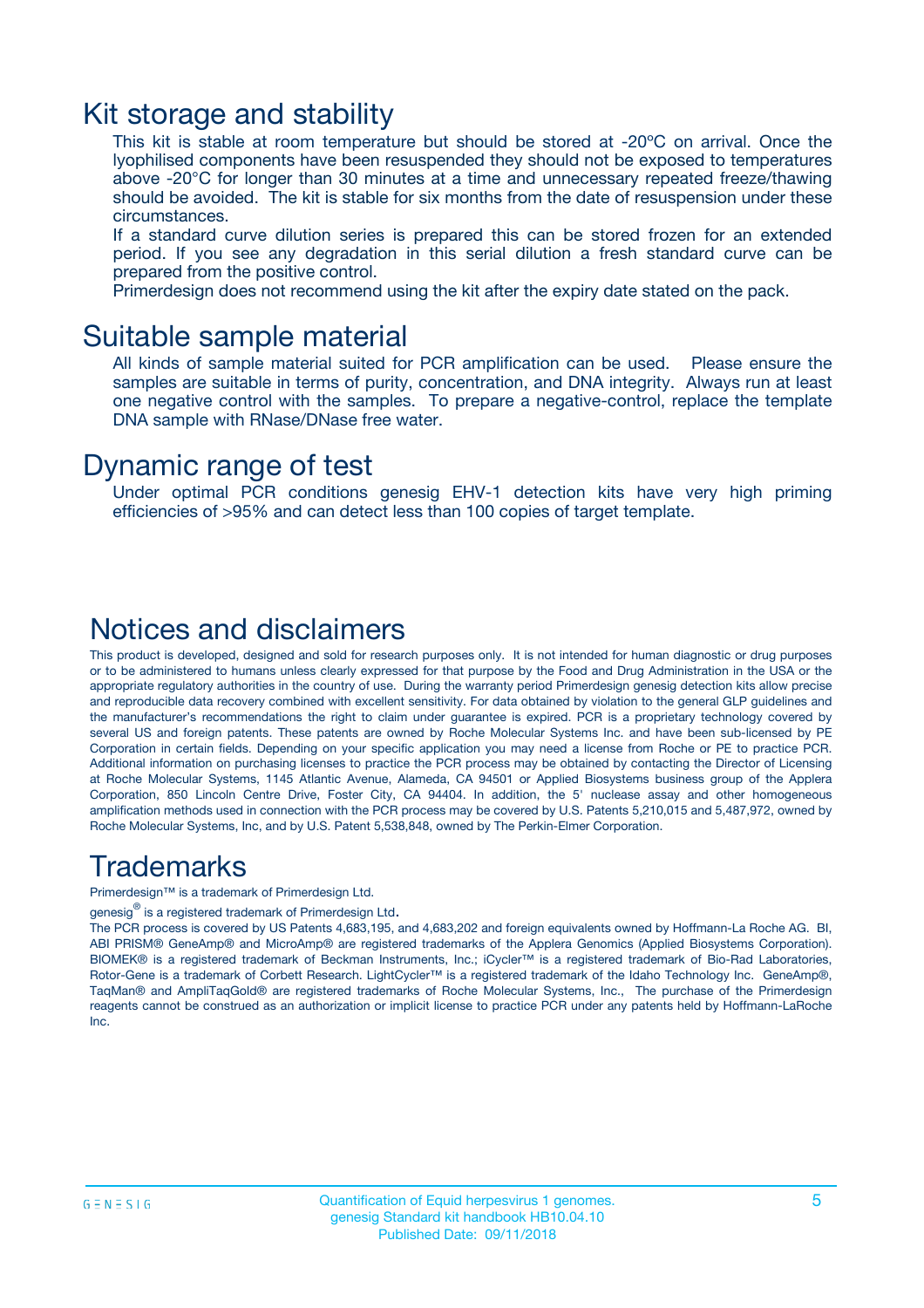# Principles of the test

#### **Real-time PCR**

A EHV-1 specific primer and probe mix is provided and this can be detected through the FAM channel.

The primer and probe mix provided exploits the so-called TaqMan® principle. During PCR amplification, forward and reverse primers hybridize to the EHV-1 DNA. A fluorogenic probe is included in the same reaction mixture which consists of a DNA probe labeled with a 5`-dye and a 3`-quencher. During PCR amplification, the probe is cleaved and the reporter dye and quencher are separated. The resulting increase in fluorescence can be detected on a range of qPCR platforms.

#### **Positive control**

For copy number determination and as a positive control for the PCR set up, the kit contains a positive control template. This can be used to generate a standard curve of EHV-1 copy number / Cq value. Alternatively the positive control can be used at a single dilution where full quantitative analysis of the samples is not required. Each time the kit is used, at least one positive control reaction must be included in the run. A positive result indicates that the primers and probes for detecting the target EHV-1 gene worked properly in that particular experimental scenario. If a negative result is obtained the test results are invalid and must be repeated. Care should be taken to ensure that the positive control does not contaminate any other kit component which would lead to false-positive results. This can be achieved by handling this component in a Post PCR environment. Care should also be taken to avoid cross-contamination of other samples when adding the positive control to the run. This can be avoided by sealing all other samples and negative controls before pipetting the positive control into the positive control well.

#### **Negative control**

To validate any positive findings a negative control reaction should be included every time the kit is used. For this reaction the RNase/DNase free water should be used instead of template. A negative result indicates that the reagents have not become contaminated while setting up the run.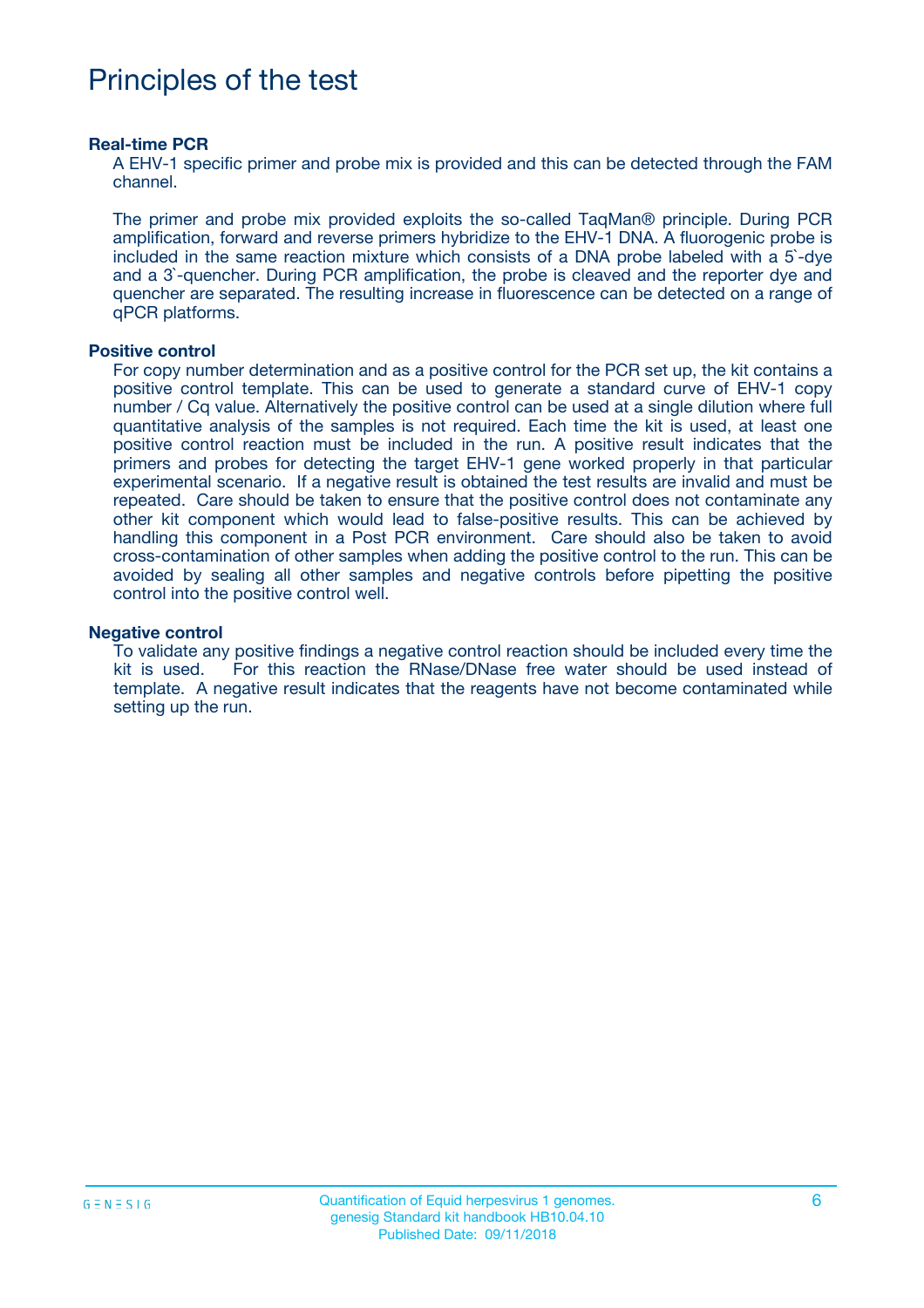### Resuspension protocol

To minimize the risk of contamination with foreign DNA, we recommend that all pipetting be performed in a PCR clean environment. Ideally this would be a designated PCR lab or PCR cabinet. Filter tips are recommended for all pipetting steps.

#### **1. Pulse-spin each tube in a centrifuge before opening.**

This will ensure lyophilised primer and probe mix is in the base of the tube and is not spilt upon opening the tube.

**2. Resuspend the kit components in the RNase/DNase free water supplied, according to the table below.**

To ensure complete resuspension, vortex each tube thoroughly.

| Component - resuspend in water<br><b>Volume</b> |        |
|-------------------------------------------------|--------|
| <b>Pre-PCR pack</b>                             |        |
| EHV-1 primer/probe mix (BROWN)                  | 165 ul |

### **3. Resuspend the positive control template in the template preparation buffer supplied, according to the table below:**

To ensure complete resuspension, vortex the tube thoroughly.

| Component - resuspend in template preparation buffer |        |  |
|------------------------------------------------------|--------|--|
| <b>Post-PCR heat-sealed foil</b>                     |        |  |
| <b>EHV-1 Positive Control Template (RED)</b> *       | 500 µl |  |

\* This component contains high copy number template and is a VERY significant contamination risk. It must be opened and handled in a separate laboratory environment, away from the other components.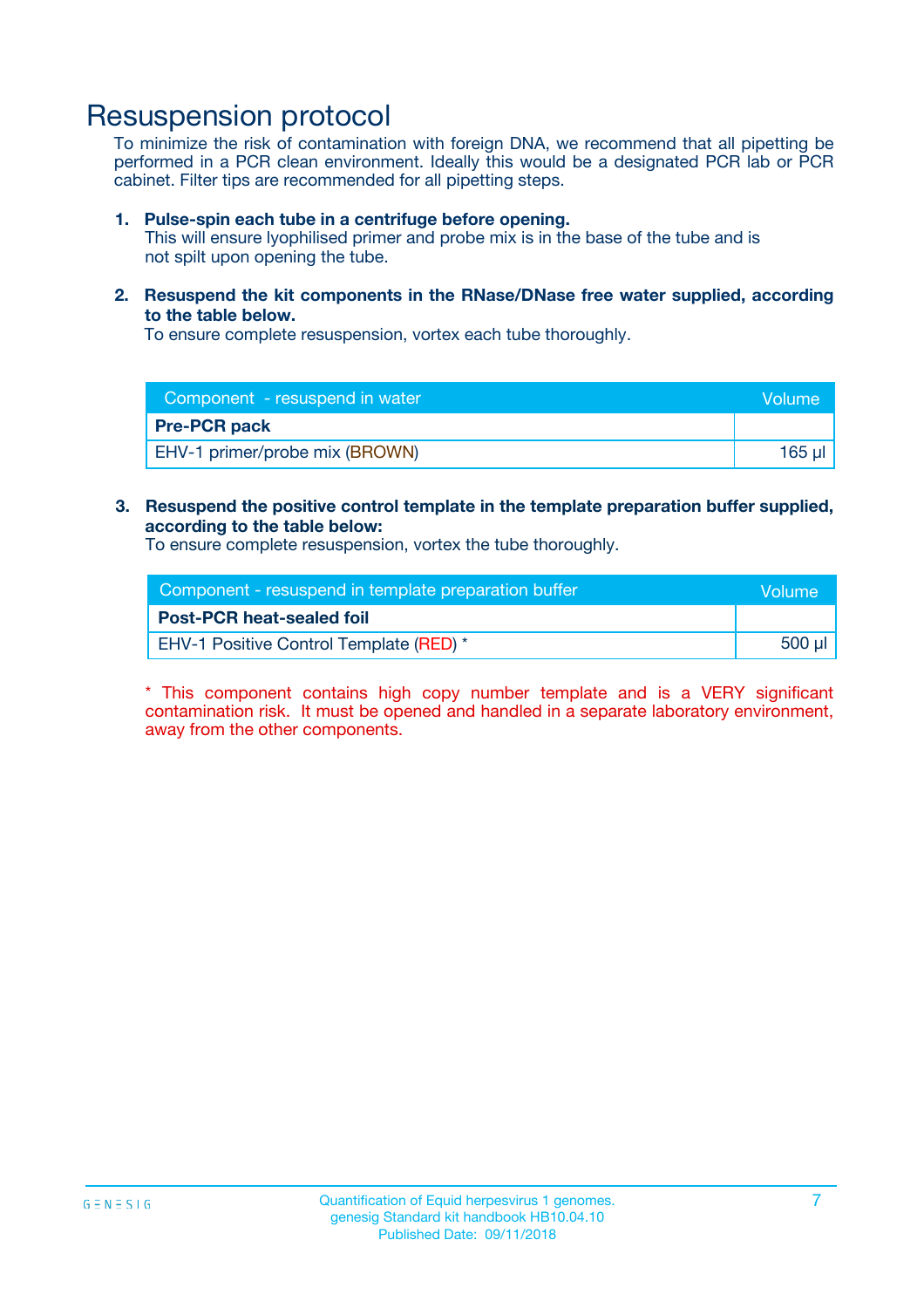# qPCR detection protocol

**1. For each DNA sample prepare a reaction mix according to the table below:** Include sufficient reactions for positive and negative controls.

| Component                                 | Volume          |
|-------------------------------------------|-----------------|
| oasig or PrecisionPLUS 2X qPCR Master Mix | 10 $\mu$        |
| EHV-1 primer/probe mix (BROWN)            | 1 $\mu$         |
| <b>RNase/DNase free water (WHITE)</b>     | $4 \mu$         |
| <b>Final Volume</b>                       | 15 <sub>µ</sub> |

- **2. Pipette 15µl of this mix into each well according to your qPCR experimental plate set up.**
- **3. Prepare DNA templates for each of your samples.**
- **4. Pipette 5µl of DNA template into each well, according to your experimental plate set up.**

For negative control wells use 5µl of RNase/DNase free water. The final volume in each well is 20µl.

**5. If a standard curve is included for quantitative analysis, prepare a reaction mix according to the table below:**

| Component                                 | Volume     |
|-------------------------------------------|------------|
| oasig or PrecisionPLUS 2X qPCR Master Mix | 10 µl      |
| EHV-1 primer/probe mix (BROWN)            | 1 µI       |
| <b>RNase/DNase free water (WHITE)</b>     | $4 \mu$    |
| <b>Final Volume</b>                       | $15$ $\mu$ |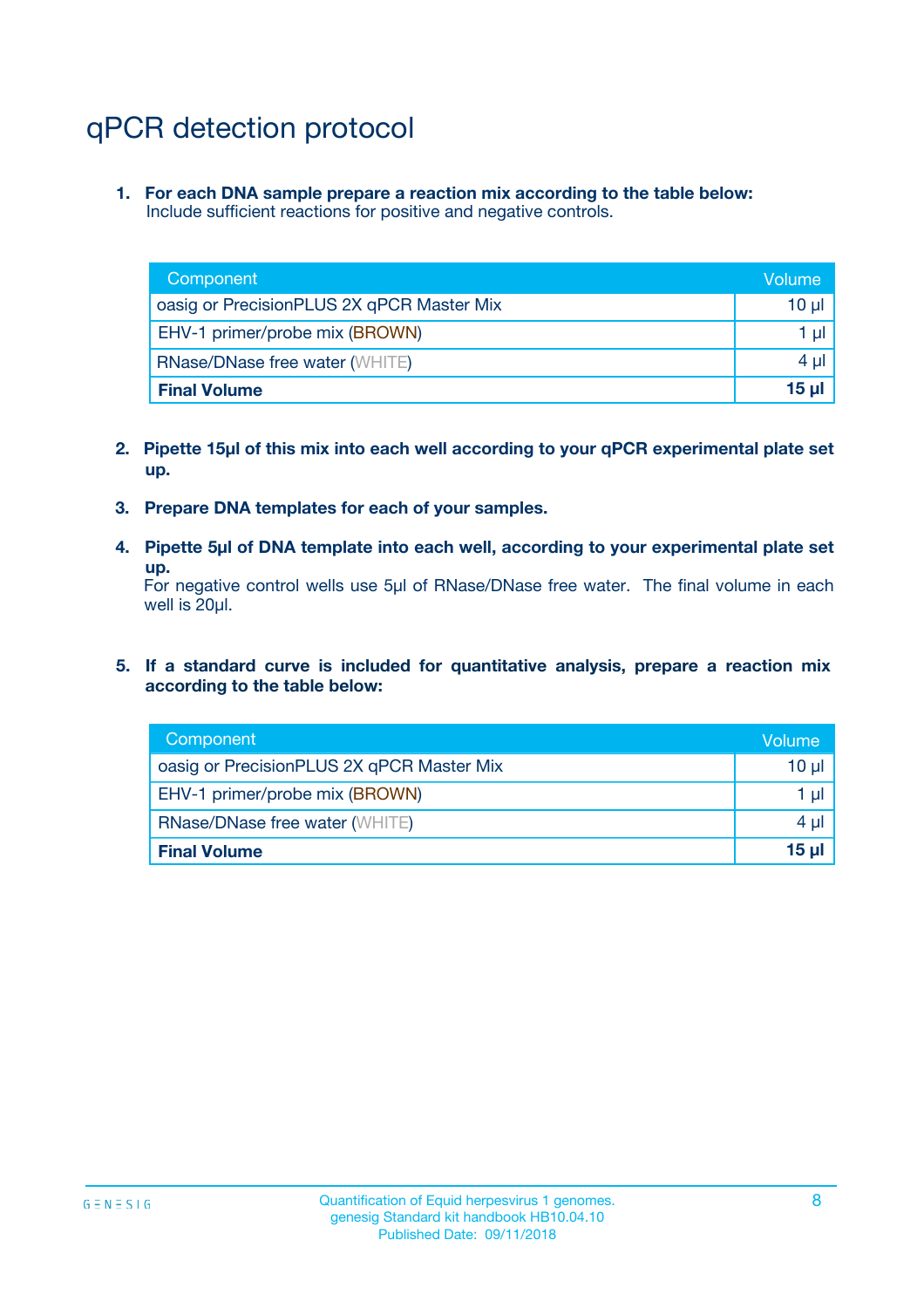### **6. Preparation of a standard curve dilution series.**

- 1) Pipette 90µl of template preparation buffer into 5 tubes and label 2-6
- 2) Pipette 10µl of Positive Control Template (RED) into tube 2
- 3) Vortex thoroughly
- 4) Change pipette tip and pipette 10µl from tube 2 into tube 3
- 5) Vortex thoroughly

Repeat steps 4 and 5 to complete the dilution series

| <b>Standard Curve</b>         | <b>Copy Number</b>     |
|-------------------------------|------------------------|
| Tube 1 Positive control (RED) | $2 \times 10^5$ per µl |
| Tube 2                        | $2 \times 10^4$ per µl |
| Tube 3                        | $2 \times 10^3$ per µl |
| Tube 4                        | $2 \times 10^2$ per µl |
| Tube 5                        | 20 per µl              |
| Tube 6                        | 2 per ul               |

7. Pipette 5µl of standard template into each well for the standard curve according to your experimental plate set up.

The final volume in each well is 20µl.

# qPCR amplification protocol

Amplification conditions using oasig or PrecisionPLUS2X qPCR Master Mix.

|             | <b>Step</b>       | <b>Time</b>     | Temp    |
|-------------|-------------------|-----------------|---------|
|             | Enzyme activation | 2 min           | 95 °C   |
| Cycling x50 | Denaturation      | 10 <sub>s</sub> | 95 $°C$ |
|             | DATA COLLECTION * | 60 s            | 60 °C   |

\* Fluorogenic data should be collected during this step through the FAM channel